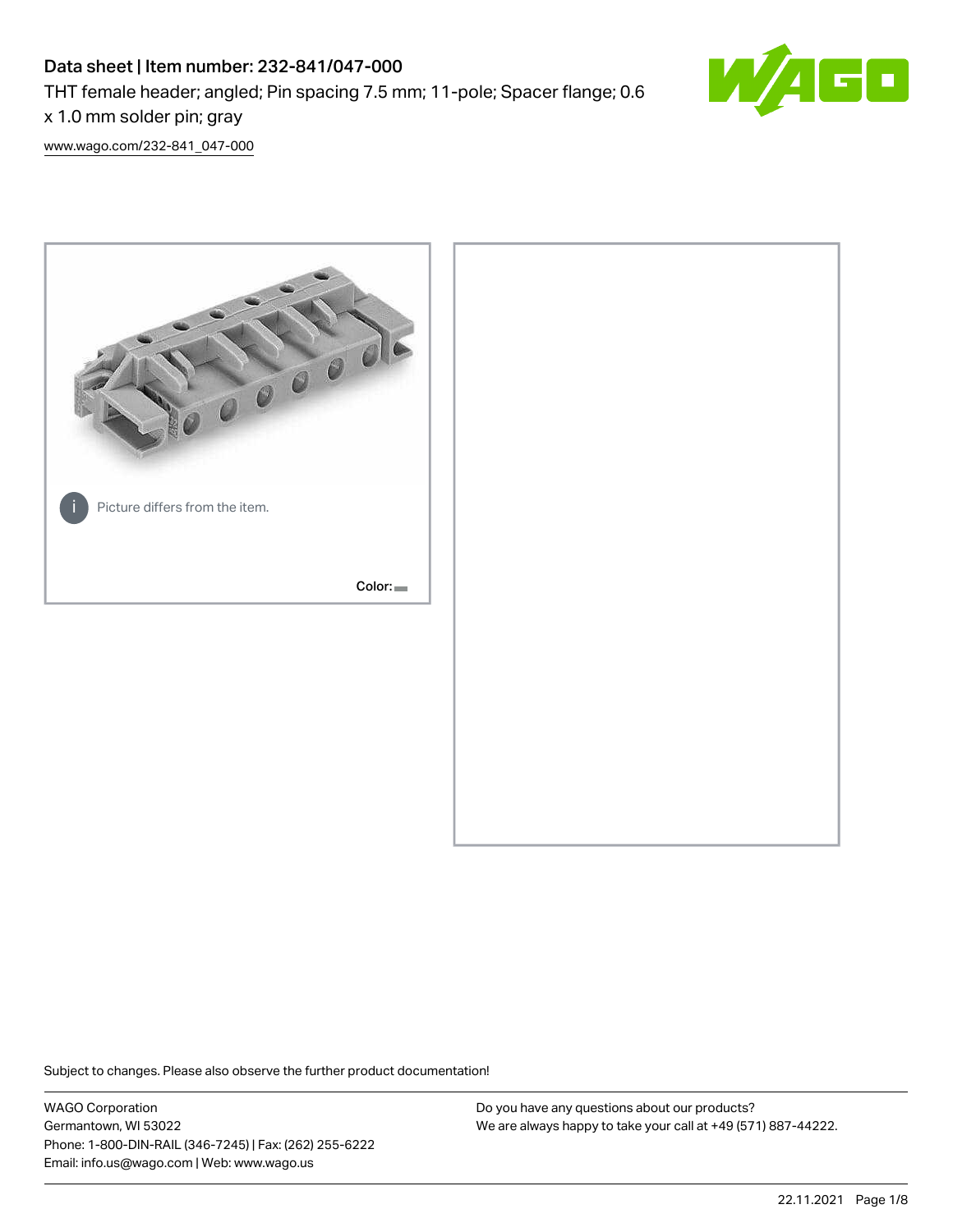

Dimensions in mm

 $L =$  (pole no.  $-1$ ) x pin spacing + 5 mm

 $L1 = L + 3$  mm

 $L2 = L + 8.8$  mm

```
L3 = L + 14.8 mm
```

```
2- to 3-pole female connectors – one latch only
```
# Item description

- **Horizontal or vertical PCB mounting via straight or angled solder pins**
- For board-to-board and board-to-wire connections

Subject to changes. Please also observe the further product documentation!

WAGO Corporation Germantown, WI 53022 Phone: 1-800-DIN-RAIL (346-7245) | Fax: (262) 255-6222 Email: info.us@wago.com | Web: www.wago.us

Do you have any questions about our products? We are always happy to take your call at +49 (571) 887-44222.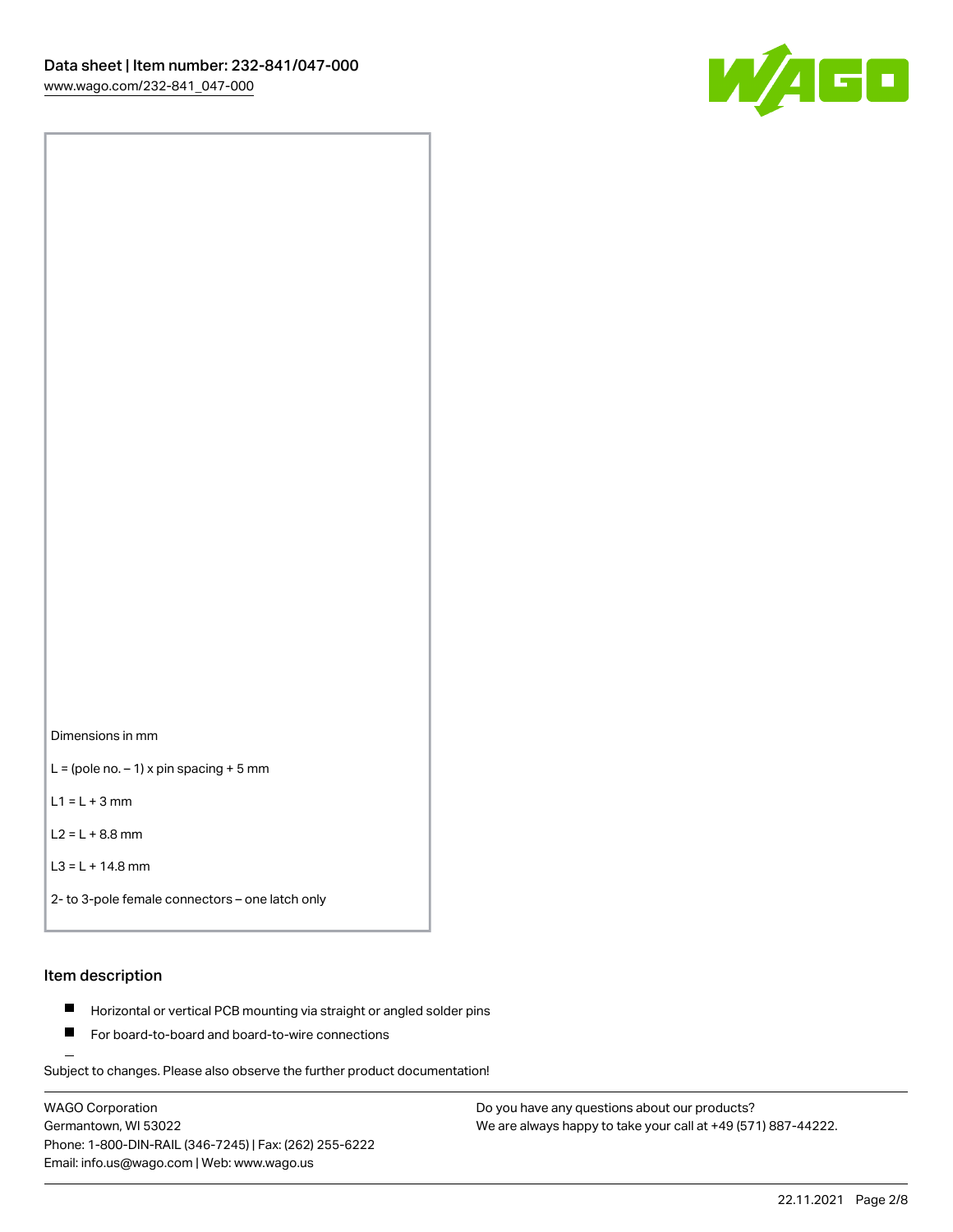- $\blacksquare$ Touch-proof PCB outputs
- $\blacksquare$ Easy-to-identify PCB inputs and outputs
- With coding fingers  $\blacksquare$

# Data

# Notes

| Safety information 1 | The <i>MCS – MULTI CONNECTION SYSTEM</i> includes connectors<br>without breaking capacity in accordance with DIN EN 61984. When<br>used as intended, these connectors must not be connected<br>/disconnected when live or under load. The circuit design should<br>ensure header pins, which can be touched, are not live when<br>unmated. |
|----------------------|--------------------------------------------------------------------------------------------------------------------------------------------------------------------------------------------------------------------------------------------------------------------------------------------------------------------------------------------|
| Variants:            | Other pole numbers<br>3.8 mm pin projection for male headers with straight solder pins<br>Gold-plated or partially gold-plated contact surfaces<br>Other versions (or variants) can be requested from WAGO Sales or<br>configured at https://configurator.wago.com/                                                                        |

## Electrical data

#### IEC Approvals

| Ratings per                 | IEC/EN 60664-1                                                       |
|-----------------------------|----------------------------------------------------------------------|
| Rated voltage (III / 3)     | 500 V                                                                |
| Rated surge voltage (III/3) | 6 <sub>kV</sub>                                                      |
| Rated voltage (III/2)       | 630 V                                                                |
| Rated surge voltage (III/2) | 6 <sub>k</sub> V                                                     |
| Nominal voltage (II/2)      | 1000V                                                                |
| Rated surge voltage (II/2)  | 6 <sub>k</sub> V                                                     |
| Rated current               | 12A                                                                  |
| Legend (ratings)            | (III / 2) $\triangleq$ Overvoltage category III / Pollution degree 2 |

#### UL Approvals

| Approvals per                  | UL 1059 |
|--------------------------------|---------|
| Rated voltage UL (Use Group B) | 300 V   |
| Rated current UL (Use Group B) | 15 A    |
| Rated voltage UL (Use Group D) | 300 V   |
| Rated current UL (Use Group D) | 10 A    |

Subject to changes. Please also observe the further product documentation!

WAGO Corporation Germantown, WI 53022 Phone: 1-800-DIN-RAIL (346-7245) | Fax: (262) 255-6222 Email: info.us@wago.com | Web: www.wago.us Do you have any questions about our products? We are always happy to take your call at +49 (571) 887-44222.

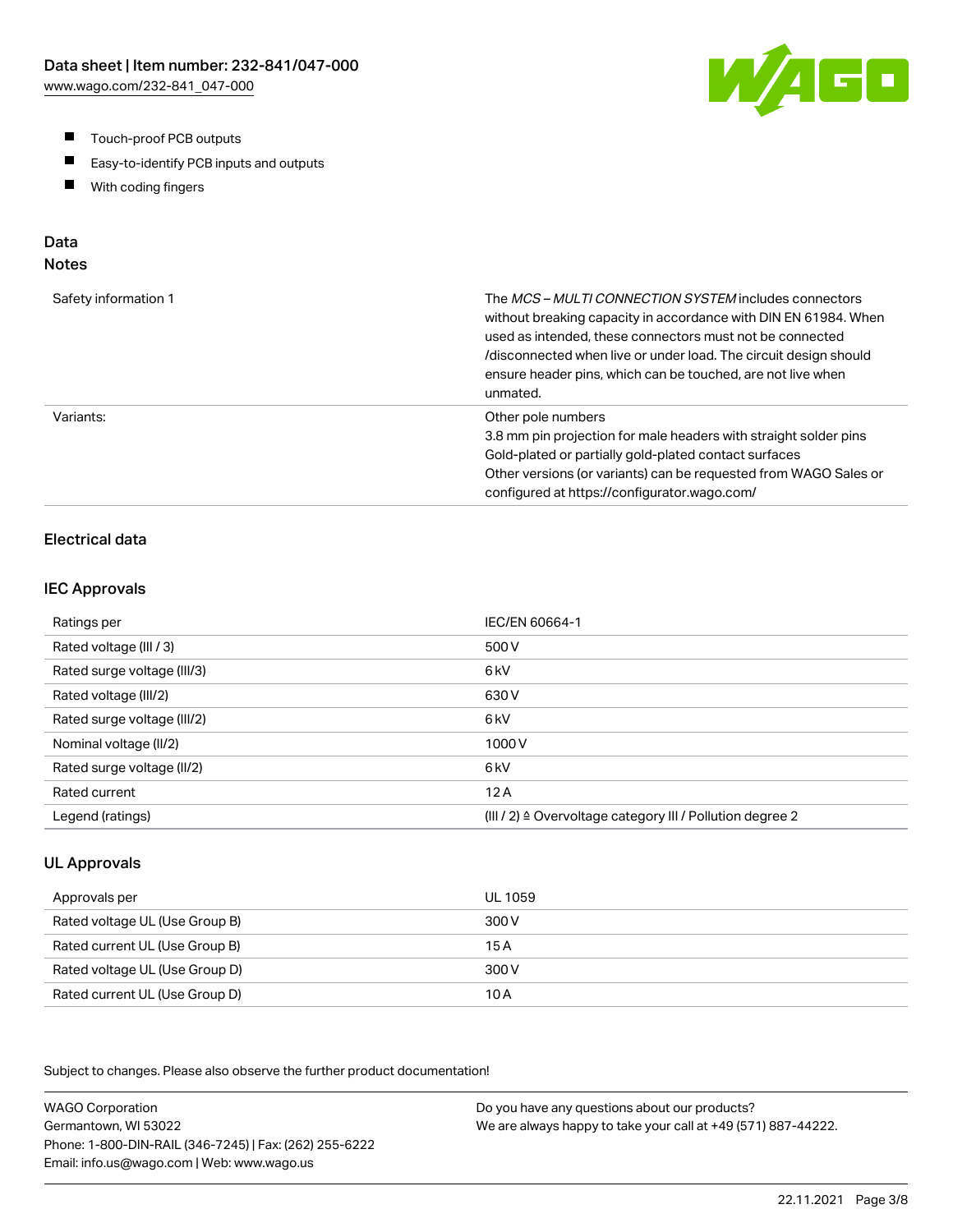

### Ratings per UL

| Rated voltage UL 1977 | 600 V |
|-----------------------|-------|
| Rated current UL 1977 |       |

#### CSA Approvals

| Approvals per                   | CSA   |
|---------------------------------|-------|
| Rated voltage CSA (Use Group B) | 300 V |
| Rated current CSA (Use Group B) | 15 A  |
| Rated voltage CSA (Use Group D) | 300 V |
| Rated current CSA (Use Group D) | 10 A  |

#### Connection data

| Total number of potentials |  |
|----------------------------|--|
| Number of connection types |  |
| Number of levels           |  |

## Connection 1

| Number of poles |  |
|-----------------|--|
|-----------------|--|

# Physical data

| Pin spacing                          | 7.5 mm / 0.295 inch   |
|--------------------------------------|-----------------------|
| Width                                | 89.8 mm / 3.535 inch  |
| Height                               | 16.6 mm / 0.654 inch  |
| Height from the surface              | 11.6 mm / 0.457 inch  |
| Depth                                | 18.25 mm / 0.719 inch |
| Solder pin length                    | 5 mm                  |
| Solder pin dimensions                | $0.6 \times 1$ mm     |
| Drilled hole diameter with tolerance | $1.3$ $(+0.1)$ mm     |

## Mechanical data

| Mounting type | Mounting flange             |
|---------------|-----------------------------|
| Mounting type | Flush feed-through mounting |
|               | Panel mounting              |

Subject to changes. Please also observe the further product documentation!

| <b>WAGO Corporation</b>                                | Do you have any questions about our products?                 |
|--------------------------------------------------------|---------------------------------------------------------------|
| Germantown, WI 53022                                   | We are always happy to take your call at +49 (571) 887-44222. |
| Phone: 1-800-DIN-RAIL (346-7245)   Fax: (262) 255-6222 |                                                               |
| Email: info.us@wago.com   Web: www.wago.us             |                                                               |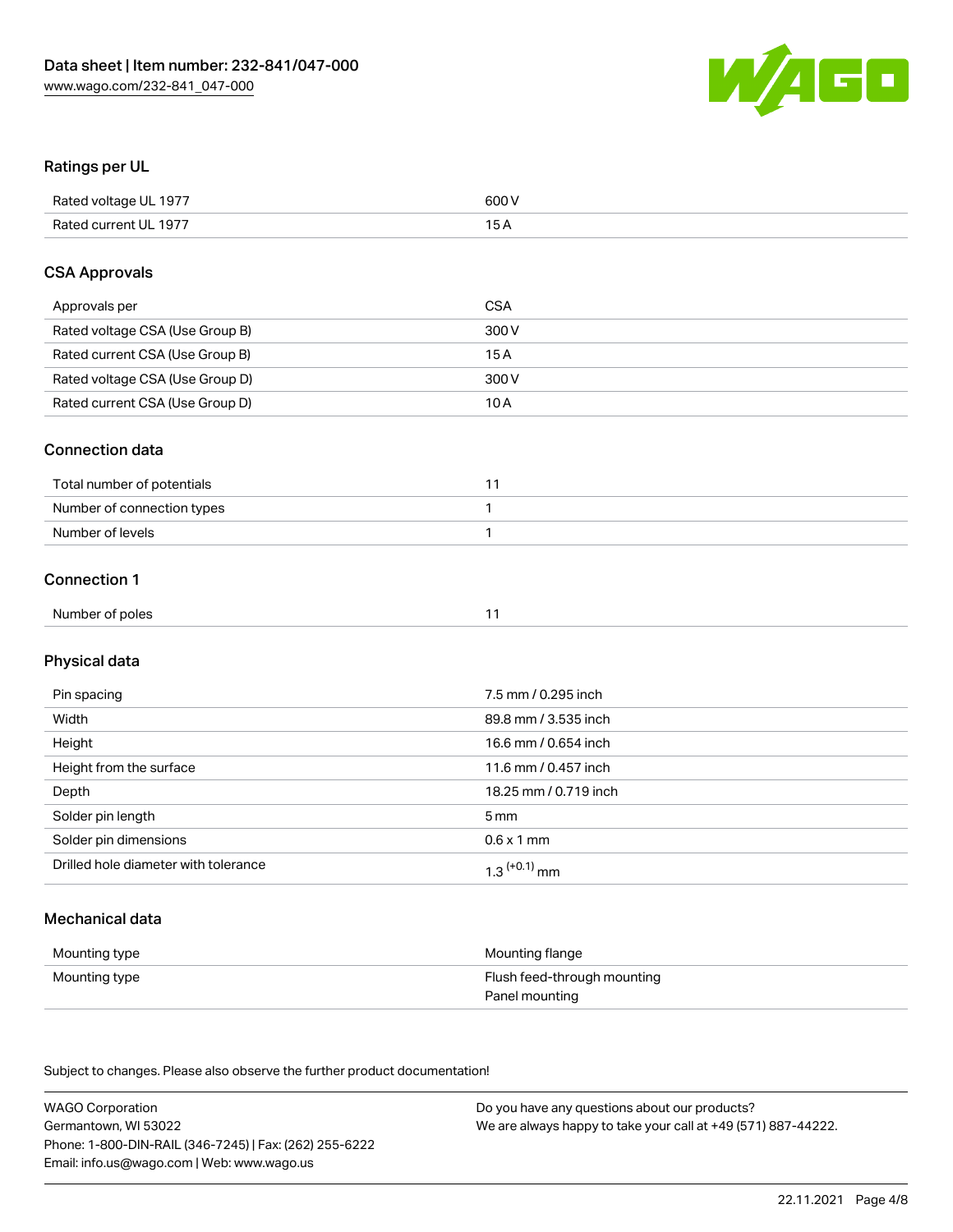[www.wago.com/232-841\\_047-000](http://www.wago.com/232-841_047-000)



### Plug-in connection

| Contact type (pluggable connector) | Female header |
|------------------------------------|---------------|
| Connector (connection type)        | for PCB       |
| Mismating protection               | No            |
| Mating direction to the PCB        | 0°            |
| Locking of plug-in connection      | Without       |

# PCB contact

| PCB Contact                         | THT                                        |
|-------------------------------------|--------------------------------------------|
| Solder pin arrangement              | over the entire female connector (in-line) |
| Number of solder pins per potential |                                            |

### Material data

| Color                       | gray             |
|-----------------------------|------------------|
| Material group              |                  |
| Insulation material         | Polyamide (PA66) |
| Flammability class per UL94 | V <sub>0</sub>   |
| Contact material            | Copper alloy     |
| Contact plating             | tin-plated       |
| Fire load                   | $0.266$ MJ       |
| Weight                      | 13g              |

#### Environmental requirements

| Limit temperature range | $-60+85 °C$ |
|-------------------------|-------------|
|-------------------------|-------------|

## Commercial data

| PU (SPU)              | 10 Stück      |
|-----------------------|---------------|
| Packaging type        | box           |
| Country of origin     | DE            |
| <b>GTIN</b>           | 4050821638094 |
| Customs tariff number | 85366990990   |

## Approvals / Certificates

#### Ship Approvals

| Logo | Approval | Additional Approval Text | name        |
|------|----------|--------------------------|-------------|
|      |          |                          | Certificate |

Subject to changes. Please also observe the further product documentation!

| <b>WAGO Corporation</b>                                | Do you have any questions about our products?                 |
|--------------------------------------------------------|---------------------------------------------------------------|
| Germantown, WI 53022                                   | We are always happy to take your call at +49 (571) 887-44222. |
| Phone: 1-800-DIN-RAIL (346-7245)   Fax: (262) 255-6222 |                                                               |
| Email: info.us@wago.com   Web: www.wago.us             |                                                               |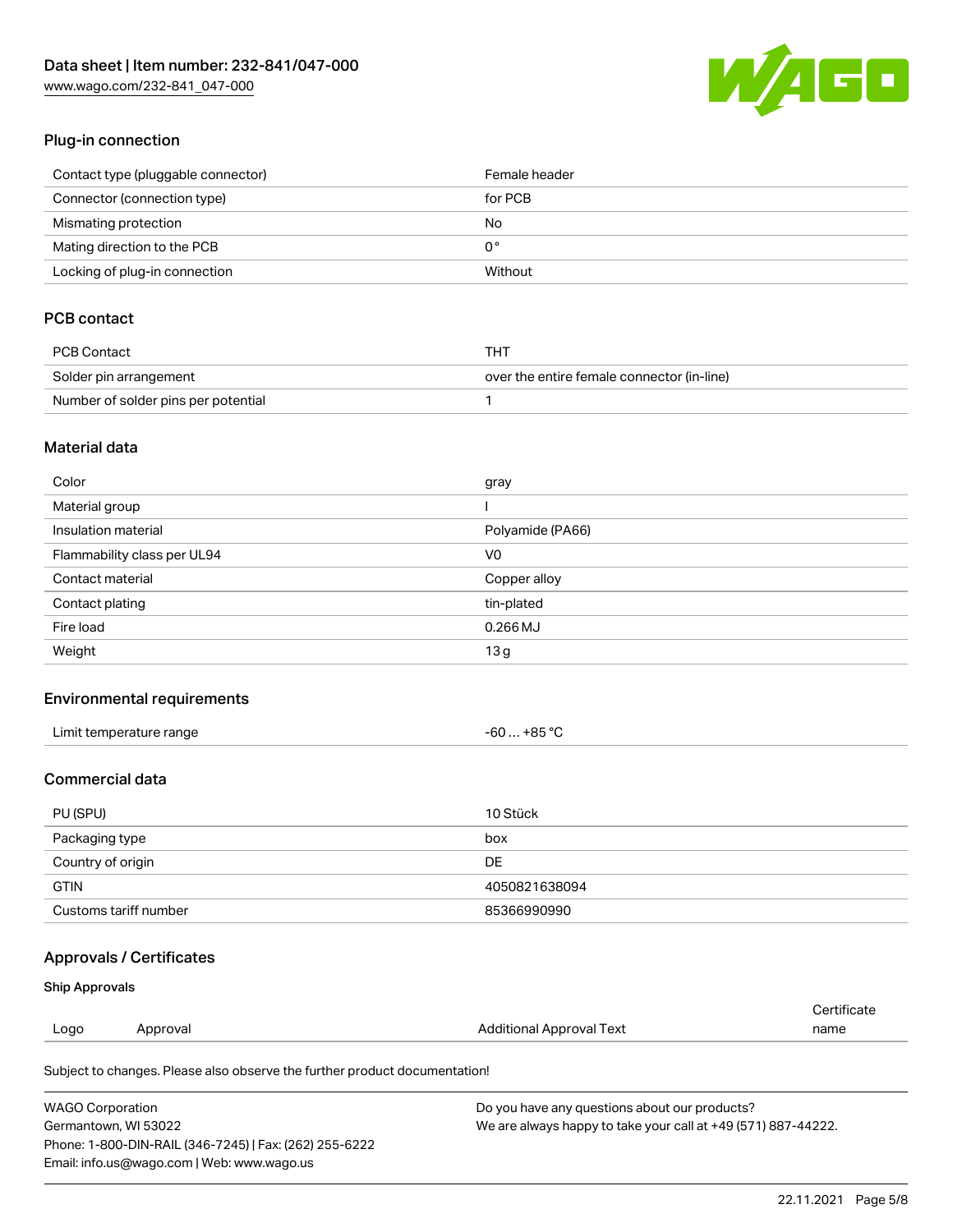# Data sheet | Item number: 232-841/047-000

[www.wago.com/232-841\\_047-000](http://www.wago.com/232-841_047-000)





| ABS.                        | <b>ABS</b><br>American Bureau of Shipping                                                               | $\overline{\phantom{a}}$                                                                                                | $19 -$<br>HG15869876-<br><b>PDA</b> |
|-----------------------------|---------------------------------------------------------------------------------------------------------|-------------------------------------------------------------------------------------------------------------------------|-------------------------------------|
|                             | <b>DNV GL</b>                                                                                           | $\overline{\phantom{a}}$                                                                                                | TAE000016Z                          |
|                             | Det Norske Veritas, Germanischer Lloyd                                                                  |                                                                                                                         |                                     |
| <b>UL-Approvals</b>         |                                                                                                         |                                                                                                                         |                                     |
|                             |                                                                                                         |                                                                                                                         | Certificate                         |
| Logo                        | Approval                                                                                                | <b>Additional Approval Text</b>                                                                                         | name                                |
|                             | <b>UR</b>                                                                                               | <b>UL 1059</b>                                                                                                          | E45172                              |
|                             | Underwriters Laboratories Inc.                                                                          |                                                                                                                         |                                     |
|                             | <b>UR</b>                                                                                               | <b>UL 1977</b>                                                                                                          | E45171                              |
|                             | Underwriters Laboratories Inc.                                                                          |                                                                                                                         |                                     |
| Counterpart                 |                                                                                                         |                                                                                                                         |                                     |
|                             | Item no.731-611                                                                                         | 1-conductor male connector; CAGE CLAMP®; 2.5 mm <sup>2</sup> ; Pin spacing 7.5 mm; 11-pole; 2,50 mm <sup>2</sup> ; gray | www.wago.com/731-611                |
| <b>Optional accessories</b> |                                                                                                         |                                                                                                                         |                                     |
| <b>Testing accessories</b>  |                                                                                                         |                                                                                                                         |                                     |
| Testing accessories         |                                                                                                         |                                                                                                                         |                                     |
|                             | Item no.: 210-136                                                                                       |                                                                                                                         |                                     |
|                             | Test plug; 2 mm Ø; with 500 mm cable                                                                    |                                                                                                                         | www.wago.com/210-136                |
|                             | Item no.: 231-662                                                                                       |                                                                                                                         | www.wago.com/231-662                |
|                             | Test plugs for female connectors; for 7.5 mm and 7.62 mm pin spacing; 2,50 mm <sup>2</sup> ; light gray |                                                                                                                         |                                     |

## Downloads Documentation

| _ _ _ _ _                     |            |        |          |
|-------------------------------|------------|--------|----------|
| <b>Additional Information</b> |            |        |          |
| Technical explanations        | 2019 Apr 3 | pdf    | Download |
|                               |            | 2.0 MB |          |

Subject to changes. Please also observe the further product documentation!

| <b>WAGO Corporation</b>                                | Do you have any questions about our products?                 |
|--------------------------------------------------------|---------------------------------------------------------------|
| Germantown, WI 53022                                   | We are always happy to take your call at +49 (571) 887-44222. |
| Phone: 1-800-DIN-RAIL (346-7245)   Fax: (262) 255-6222 |                                                               |
| Email: info.us@wago.com   Web: www.wago.us             |                                                               |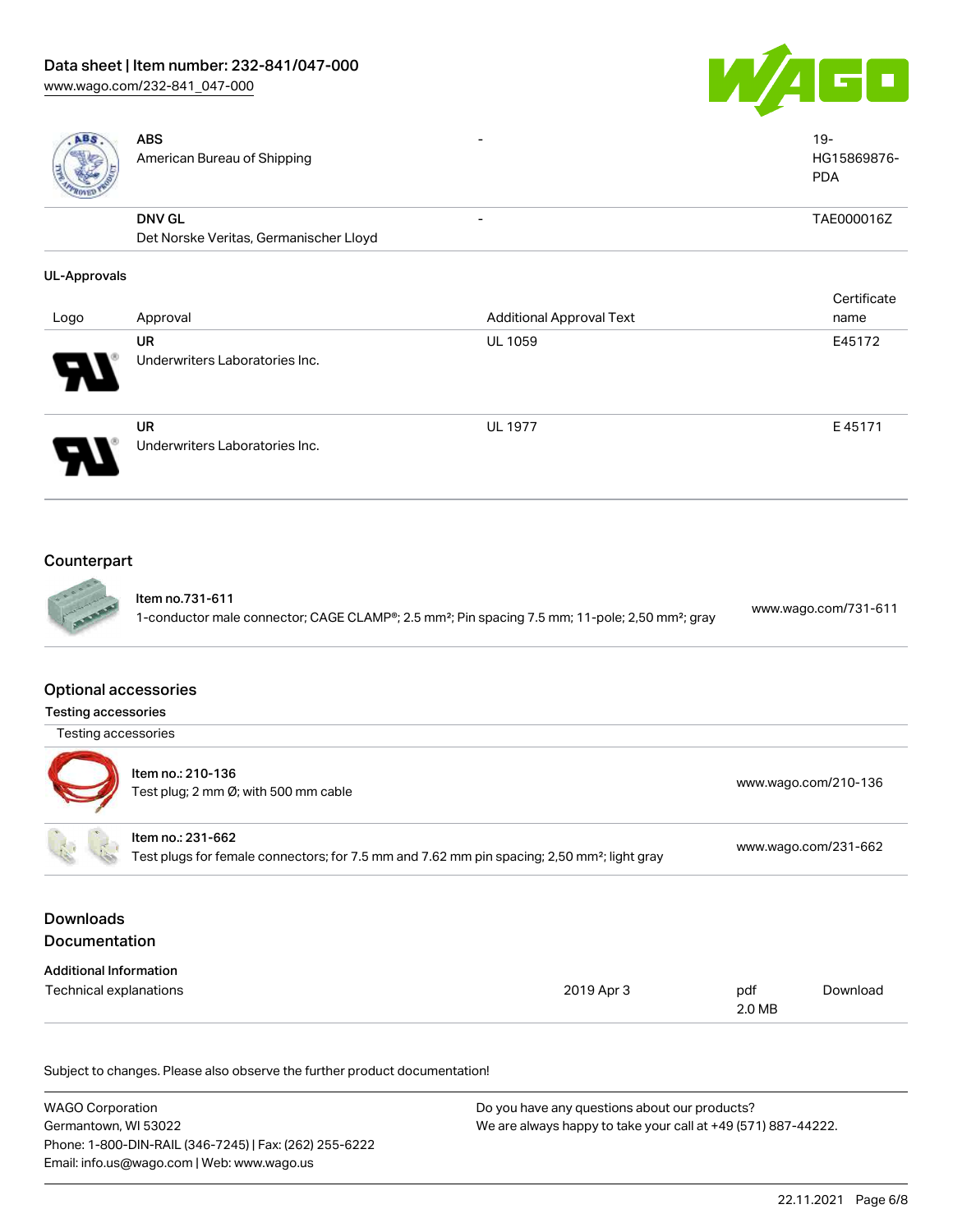#### CAD files

#### PCB Design

Symbol and Footprint 232-841/047-000

CAx data for your PCB design, consisting of "schematic symbols and PCB footprints", allow easy integration of the WAGO component into your development environment.

#### Supported formats:

- $\blacksquare$ Accel EDA 14 & 15
- $\blacksquare$ Altium 6 to current version
- П Cadence Allegro
- П **DesignSpark**
- $\blacksquare$ Eagle Libraries
- $\blacksquare$ KiCad
- $\blacksquare$ Mentor Graphics BoardStation
- $\blacksquare$ Mentor Graphics Design Architect
- П Mentor Graphics Design Expedition 99 and 2000
- П OrCAD 9.X PCB and Capture
- **The State** PADS PowerPCB 3, 3.5, 4.X, and 5.X
- $\blacksquare$ PADS PowerPCB and PowerLogic 3.0
- $\blacksquare$ PCAD 2000, 2001, 2002, 2004, and 2006
- П Pulsonix 8.5 or newer
- П STL
- П 3D STEP
- П TARGET 3001!
- $\blacksquare$ View Logic ViewDraw
- П Quadcept
- П Zuken CadStar 3 and 4
- $\blacksquare$ Zuken CR-5000 and CR-8000

PCB Component Libraries (EDA), PCB CAD Library Ultra Librarian

#### Environmental Product Compliance

#### Compliance Search

Environmental Product Compliance 232-841/047-000 THT female header; angled; Pin spacing 7.5 mm; 11-pole; Spacer flange; 0.6 x 1.0 mm solder pin; gray

Subject to changes. Please also observe the further product documentation!

WAGO Corporation Germantown, WI 53022 Phone: 1-800-DIN-RAIL (346-7245) | Fax: (262) 255-6222 Email: info.us@wago.com | Web: www.wago.us

Do you have any questions about our products? We are always happy to take your call at +49 (571) 887-44222.



URL [Download](https://www.wago.com/global/d/UltraLibrarian_URLS_232-841_047-000)

URL [Download](https://www.wago.com/global/d/ComplianceLinkMediaContainer_232-841_047-000)